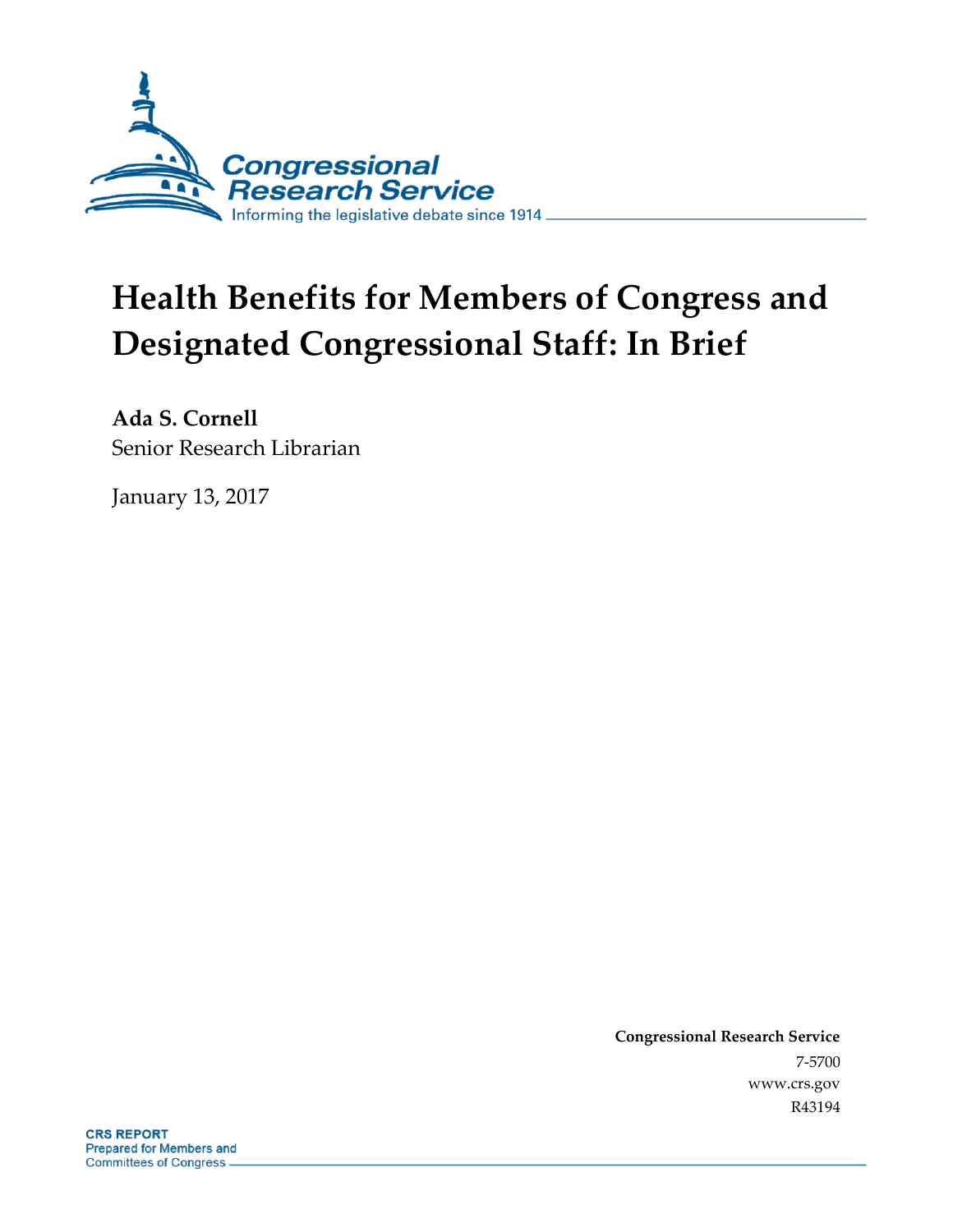### **Contents**

### Contacts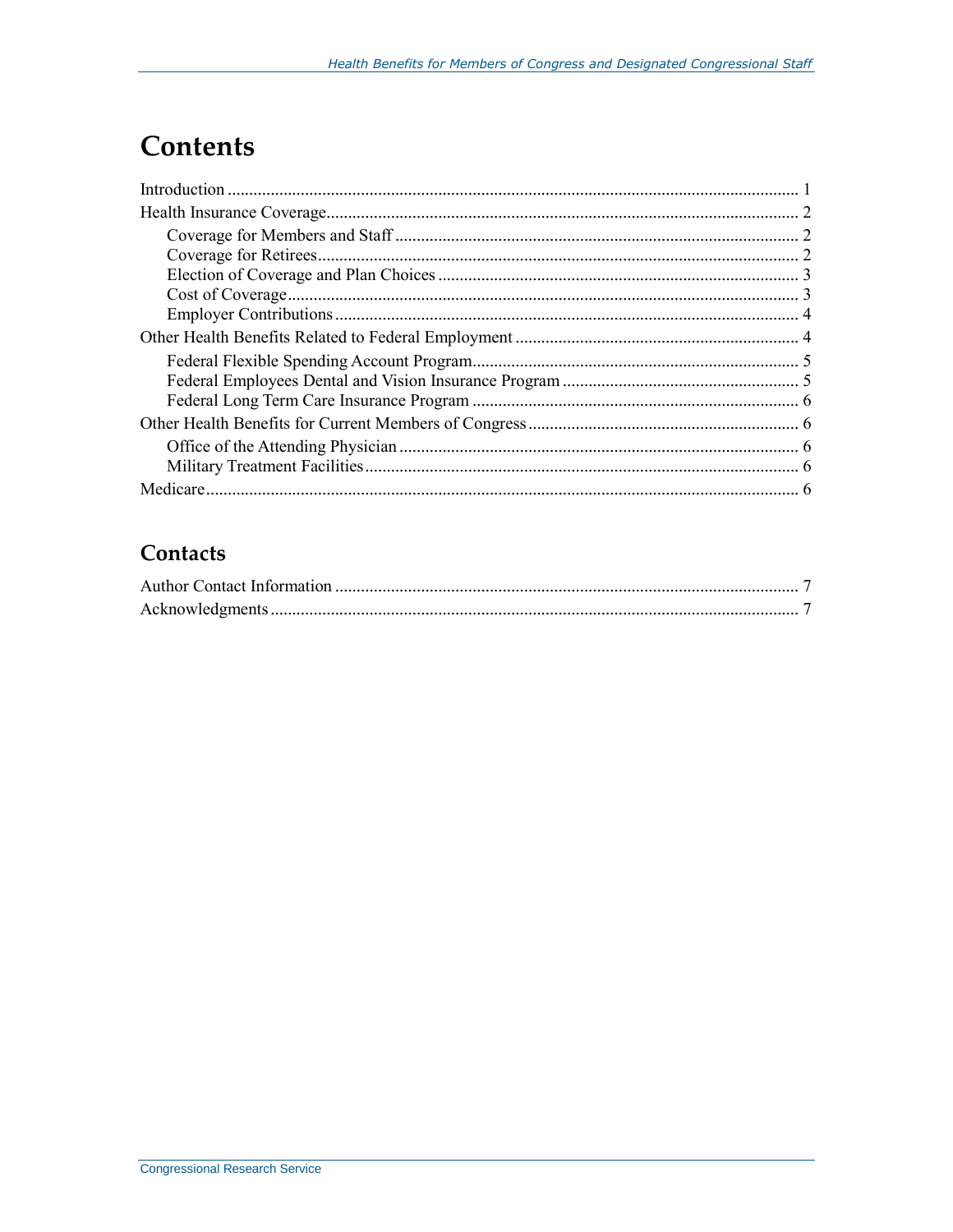### **Introduction**

Many private- and public-sector firms offer employer-sponsored health insurance to their employees and contribute toward the cost of that insurance as part of the employee's compensation package. The federal government, as an employer, also offers health benefits to its employees and retirees.<sup>1</sup> In general, federal employees receive health benefits through the Federal Employees Health Benefits (FEHB) Program, administered by the Office of Personnel Management (OPM). However, Members of Congress and designated congressional staff receive employer-sponsored insurance (ESI) through the District of Columbia's small business health options program (SHOP) exchange, also known as DC Health Link (hereinafter the "DC SHOP").

Before January 1, 2014, Members and congressional staff were eligible to participate in FEHB, like other federal employees. The Patient Protection and Affordable Care Act (ACA; P.L. 111- 148, as amended) requires that Members and congressional staff receive ESI through a plan or exchange created under ACA.<sup>2</sup> OPM issued a final rule that amends FEHB eligibility to comply with this requirement.<sup>3</sup> Under the rule, as of January 1, 2014, Members and designated congressional staff were no longer able to purchase a health plan offered under FEHB; however, they remain eligible for an employer contribution toward coverage if they enroll in a health plan offered through the DC SHOP.<sup>4</sup> Members and staff who obtain coverage through the DC SHOP may purchase a FEHB plan upon retirement from the federal government, provided they otherwise meet the criteria to do so. OPM has indicated that the final rule only pertains to Members' and staff's access to health insurance plans offered by the federal government under FEHB.<sup>5</sup> The ACA and related OPM regulations do not require Members and staff to enroll in a health plan offered through the DC SHOP; rather, DC SHOP plans are the only plans that will be made available to them with respect to their federal service.

In addition to health insurance coverage under the DC SHOP, this report describes other health benefits available to Members and congressional staff, including the Federal Flexible Spending Account Program (FSAFEDS); the Federal Employees Dental and Vision Insurance Program (FEDVIP); the Federal Long Term Care Insurance Program (FLTCIP); the Office of the Attending Physician; and treatment in military facilities.

Although some of the health benefits described in this report may also be available to federal employees who are not Members or congressional staff, this report does not focus on their health benefits nor provide a comprehensive picture of the health benefits available to other federal employees. For information about what is available to federal employees who are not current Members or congressional staff, see CRS Report R43922, *Federal Employees Health Benefits (FEHB) Program: An Overview*.

<sup>1</sup> In the statute, retirees are referred to as *annuitants*. In this report, the term *retirees* will be used.

 $^{2}$  §1312(d)(3)(D) of ACA.

<sup>&</sup>lt;sup>3</sup> Office of Personnel Management (OPM), "Federal Employees Health Benefits Program: Members of Congress and Congressional Staff," 78 *Federal Register* 60653, October 2, 2013, http://www.gpo.gov/fdsys/pkg/FR-2013-10-02/pdf/ 2013-23565.pdf.

<sup>4</sup> For more information about SHOP exchanges, see CRS Report R44065, *Overview of Health Insurance Exchanges*.

<sup>5</sup> OPM, "Federal Employees Health Benefits Program: Members of Congress and Congressional Staff," 78 *Federal Register* 60653, October 2, 2013, http://www.gpo.gov/fdsys/pkg/FR-2013-10-02/pdf/2013-23565.pdf.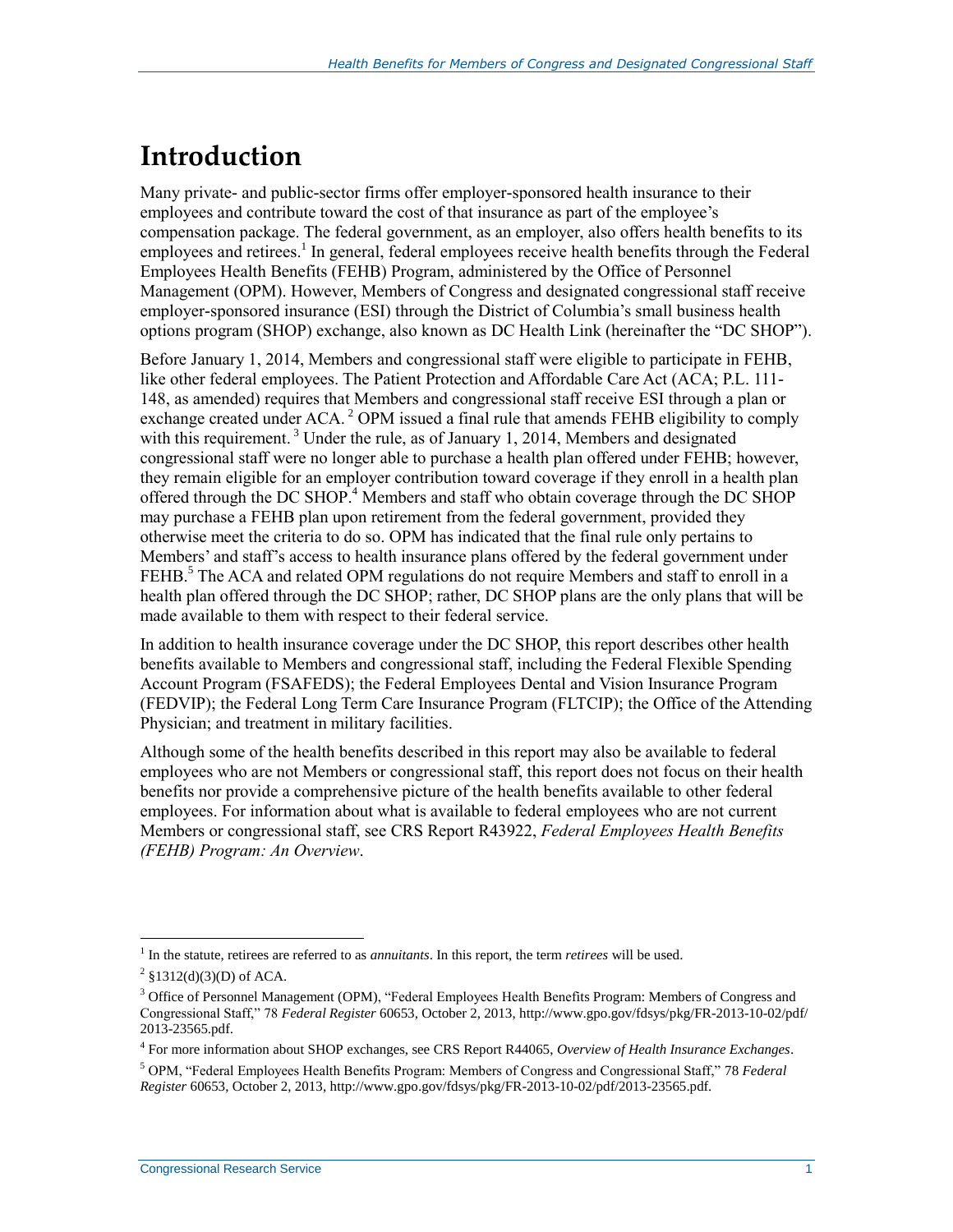### **Health Insurance Coverage**

#### **Coverage for Members and Staff**

As of January 1, 2014, all Members of Congress, including representatives of the U.S. Territories, and their designated staff must purchase "health plans offered by an appropriate SHOP as determined by the Director [of OPM] ..." in order to receive an employer contribution toward the coverage.<sup>6</sup> OPM has indicated that Members and staff must use the District of Columbia's SHOP exchange, known as DC Health Link (the "DC SHOP").<sup>7</sup>

Section 1312(d)(3)(D) of the ACA defines *Members of Congress* as "any member of the House of Representatives or the Senate" and *congressional staff* as "all full-time and part-time employees employed by the official office of a Member of Congress, whether in Washington, DC or outside of Washington, DC."

OPM delegates to the employing office of the Member the responsibility to make the determination as to whether a congressional staff member meets the statutory definition of being employed by an "official office." OPM notes, "[n]othing in this regulation limits a Member's authority to delegate to the House or Senate Administrative Offices the Member's decision about the proper designation of his or her staff."<sup>8</sup> OPM indicates that it will not interfere in the process by which a Member or its designee determines the designations of their staff.

The employing office of a Member (or its designee) is required to designate staff for the plan year during the month of September of the preceding year (or at the time of hiring for individuals whose employment begins during the year).<sup>9</sup> The designation is made annually, and individuals maintain their designations for the entire plan year, so long as they continue to be employed by the same Member.<sup>10</sup> Congressional staff who do not receive a designation of being employed by an official office retain the ability to enroll in a health plan offered under FEHB.

### **Coverage for Retirees**

OPM indicates that Members and congressional staff designated as working for an official office of a Member (hereinafter "staff" or "designated staff") who purchase coverage through an exchange will have the ability to enroll in plans offered through FEHB in retirement, provided they meet the eligibility criteria to do so under 5 U.S.C. Section 8905. The eligibility criteria are generally the same criteria that all other federal employees must meet to continue FEHB coverage in retirement. The criteria are  $(1)$  eligibility for retirement from the federal government,<sup>11</sup> and  $(2)$ continuous enrollment in a health plan offered under FEHB (or in the case of Members and staff,

 $\overline{a}$  $6$  5 C.F.R. §890.102(c).

 $<sup>7</sup>$  In addressing the question as to whether individuals who reside outside the DC region will be able to obtain a health</sup> plan through the DC SHOP exchange that provides in-network coverage outside the DC region, OPM notes that the DC SHOP offers health plans that have "in-network access to medical providers across the nation and overseas." OPM, Insurance FAQs: Members of Congress & Staff, http://www.opm.gov/healthcare-insurance/insurance-faqs/?cid= 6bf9dd32-d3b9-4fc7-9416-431e535f933a/.

<sup>8</sup> Ibid.

 $9^9$  5 C.F.R. §890.102(c)(9)(ii).

 $10$  Ibid.

<sup>11</sup> For information about retirement eligibility, see CRS Report RL30631, *Retirement Benefits for Members of Congress*.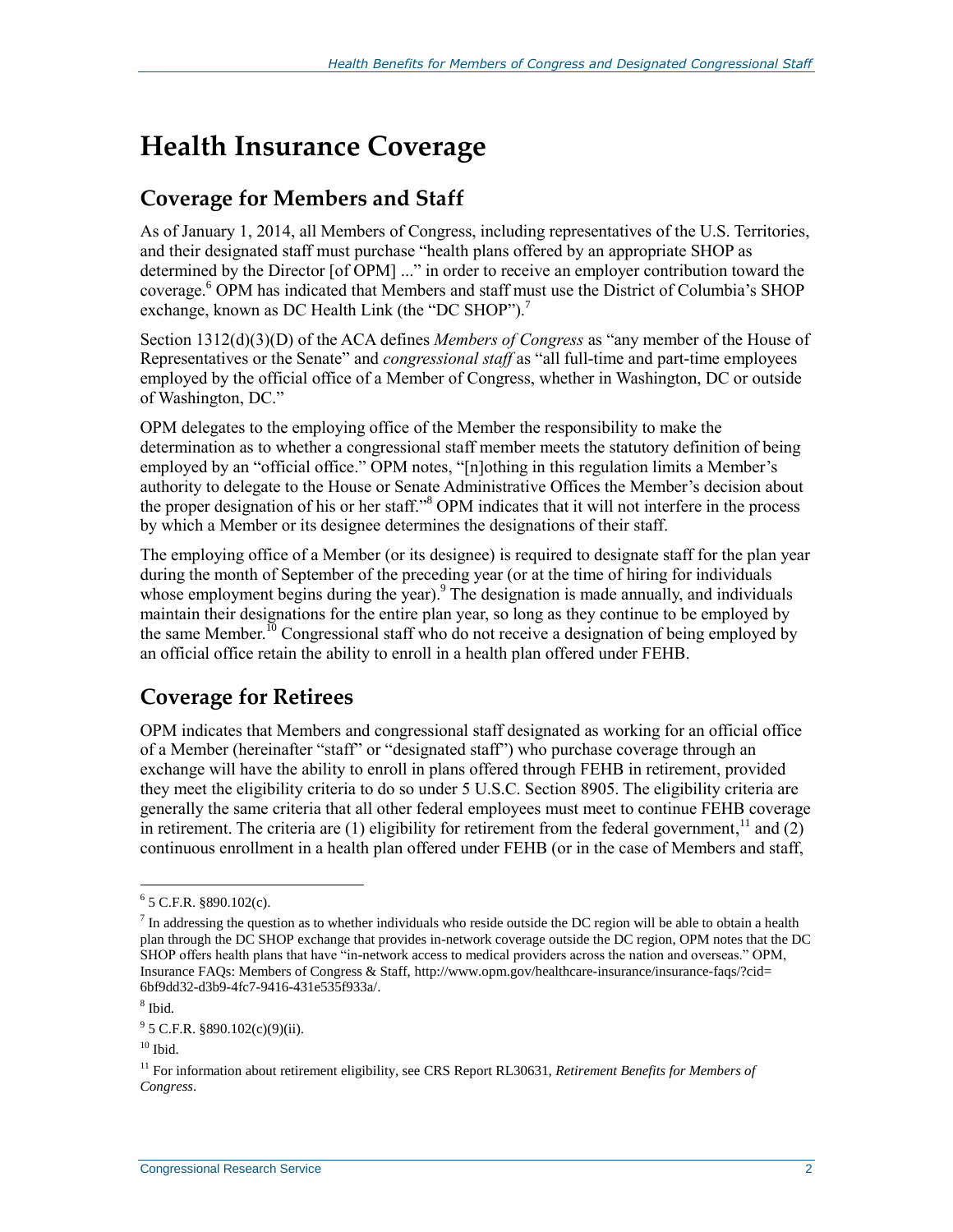offered through the DC SHOP) for the five years of service immediately prior to retirement. To be clear, OPM has indicated that Members' and staff's DC SHOP coverage counts toward the fiveyear requirement.

### **Election of Coverage and Plan Choices**

The open enrollment period for Members and designated staff coincides with the FEHB open enrollment period, running mid-November to mid-December each year.<sup>12</sup> For the 2017 plan year, there are 57 plan options offered in the gold tier on the DC SHOP. The DC SHOP exchange also offers plans in the other metal tiers—bronze, silver, and platinum—but OPM has indicated that Members and designated staff must purchase plans offered in the gold tier to retain the employer contribution. $^{13}$ 

Members and staff can select individual, self plus one, or family coverage. OPM notes that, "Under FEHB rules, eligible dependents are limited to your spouse, your children (including stepchildren and adopted children) and foster children. Regardless of the dependent relationships listed on the DC SHOP web page when enrolling, these are the only dependents you may enroll."<sup>14</sup> OPM indicates that enrollment in a DC SHOP plan lasts for one year, unless an employment change occurs (such as a move to a different federal agency). Once Members and staff enroll in a DC SHOP plan, enrollment in the plan will automatically renew for the next calendar year if the enrollee does not take action during the open enrollment period.

Coverage through the DC SHOP terminates once Members and staff separate from federal service, but Members, staff and eligible family members may have the option to enroll in a FEHB plan under Temporary Continuation of Coverage (TCC), under the same rules for other federal employees.<sup>15</sup> TCC is similar to COBRA coverage offered to individuals in the private sector, and is also available to FEHB enrollees.<sup>16</sup> TCC enrollees may initially enroll in any FEHB plan and may also change plans during open season, but they must pay the full premium for the plan they select (that is, both the employee and employer shares of the premium) plus a 2% administrative charge. In general, TCC coverage is available to separating employees and their families for up to 18 months after the date of separation.

### **Cost of Coverage**

Plans offered under ESI coverage arrangements typically offer the same premium to all enrollees. This is the case for plans offered under FEHB—the premium for any particular plan for self, self

2017%20QHP%20Rate%20Submission%20Data%20-%20SG%20%28FINAL%29.pdf.

<sup>&</sup>lt;sup>12</sup> OPM, Insurance FAOs: Members of Congress & Staff, http://www.opm.gov/healthcare-insurance/insurance-faqs/? cid=6bf9dd32-d3b9-4fc7-9416-431e535f933a.

 $13$  The plans offered in the gold tier must have an actuarial value around 80%. This means that, on average, the plan is responsible for 80% of the cost of all covered benefits and the enrollee is responsible for 20%. For plan premiums and plan counts, see "January 2017 Rates for Health Insurance Products to be Sold in DC Health Link ‐ SHOP," http://disb.dc.gov/sites/default/files/dc/sites/disb/publication/attachments/

<sup>14</sup> OPM, Insurance FAQs: Members of Congress & Staff, http://www.opm.gov/healthcare-insurance/insurance-faqs/? cid=6bf9dd32-d3b9-4fc7-9416-431e535f933a.

 $15$  Ibid.

<sup>&</sup>lt;sup>16</sup> The Consolidated Omnibus Budget Reconciliation Act (COBRA) generally applies to group health plans maintained by private-sector employers, or by state or local governments, and requires most group health plans to provide a temporary continuation of group health coverage that otherwise might be terminated. For more information, see Department of Labor, FAQs about COBRA Continuation Health Coverage, http://www.dol.gov/ebsa/faqs/faqconsumer-cobra.html.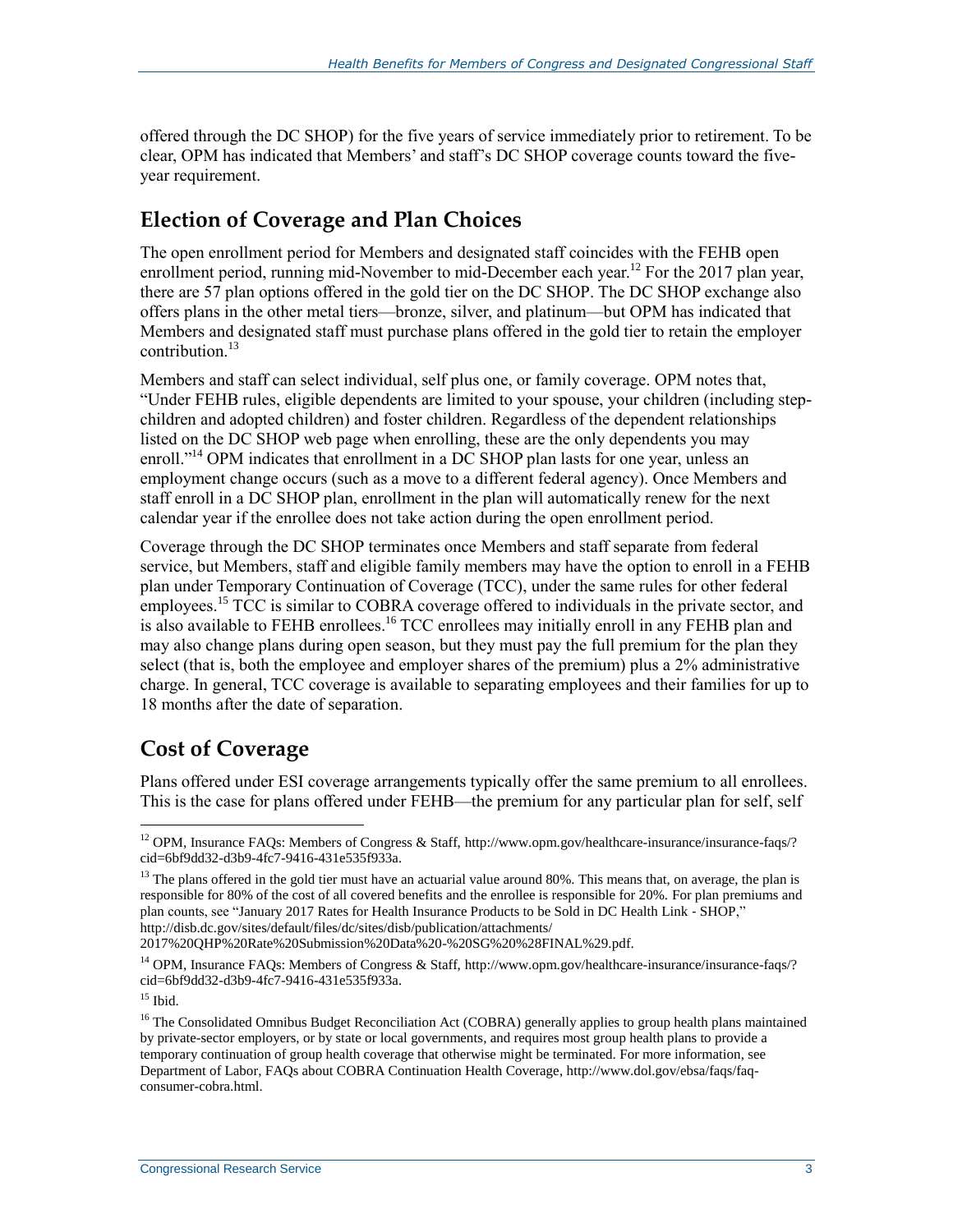plus one, or family coverage is the same for any individual who enrolls in the plan, regardless of the individual's characteristics (e.g., age) or health status. In contrast, under the ACA, states may allow plans offered in the small-group market, such as those available through the SHOP exchanges, to vary premiums based on an individual's age, geographic location, and whether the individual uses tobacco products. The DC SHOP only varies premiums based on age, not by geography or tobacco use.  $^{17}$  This means that two individuals who have different characteristics (e.g., one is 25 years old and the other is 56 years old) who select the same plan in an exchange could be charged different premiums because of the rating allowances, unlike FEHB where they would be charged the same premium. Detailed information on the plans and premiums available through the DC SHOP is at http://www.dchealthlink.com.<sup>18</sup>

### **Employer Contributions**

Members and staff are able to receive an employer contribution toward coverage purchased through the DC SHOP. The employer contribution is calculated using the statutory formula for health plans offered under FEHB.<sup>19</sup> The percentage of premiums paid by the federal government is calculated separately for individual, self plus one, and family coverage, but each uses the same formula. According to the formula, the employer contribution is set at 72% of the weighted average of all FEHB plan premiums, not to exceed  $75\%$  of any given plan's premium.<sup>20</sup> The employer contribution to a plan for a part-time worker is generally prorated, following FEHB program guidelines. OPM indicates that Member and staff contributions to premiums are collected by payroll deduction and the contributions are tax preferred, as they are for FEHB enrollees.<sup>21</sup> After determining their monthly premium on the DC SHOP website, Members and designated staff may use the OPM "Premium Contribution Calculator" to estimate their share of the premium. $^{22}$ 

### **Other Health Benefits Related to Federal Employment**

Members and staff (hereinafter, "staff" refers to all congressional staff), as well as other federal employees, have access to other health benefits, and their access to these benefits is not affected by Section 1312(d)(3)(D) and the final rule.<sup>23</sup> Some of these health benefits are available to all federal employees and retirees, while others are only available to active employees, Members, and staff.

 $17$  DC only has one geographic rating area and has decided not to allow insurers to vary premiums based on tobacco use.

<sup>&</sup>lt;sup>18</sup> Sample premiums for 2017 SHOP plans are available at "January 2017 Rates for Health Insurance Products to be Sold in DC Health Link ‐ SHOP," at http://disb.dc.gov/sites/default/files/dc/sites/disb/publication/attachments/ 2017%20QHP%20Rate%20Submission%20Data%20-%20SG%20%28FINAL%29.pdf.

<sup>19</sup> 5 C.F.R. §890.501(h).

 $20$  5 U.S.C. §8906.

<sup>&</sup>lt;sup>21</sup> OPM, Insurance FAQs: Members of Congress & Staff, http://www.opm.gov/healthcare-insurance/insurance-faqs/? cid=6bf9dd32-d3b9-4fc7-9416-431e535f933a.

 $22$  The calculator is available at http://www.opm.gov/healthcare-insurance/changes-in-health-coverage/eligibilityenrollment/#url=Members-of-CongressStaff.

 $^{23}$  Ibid.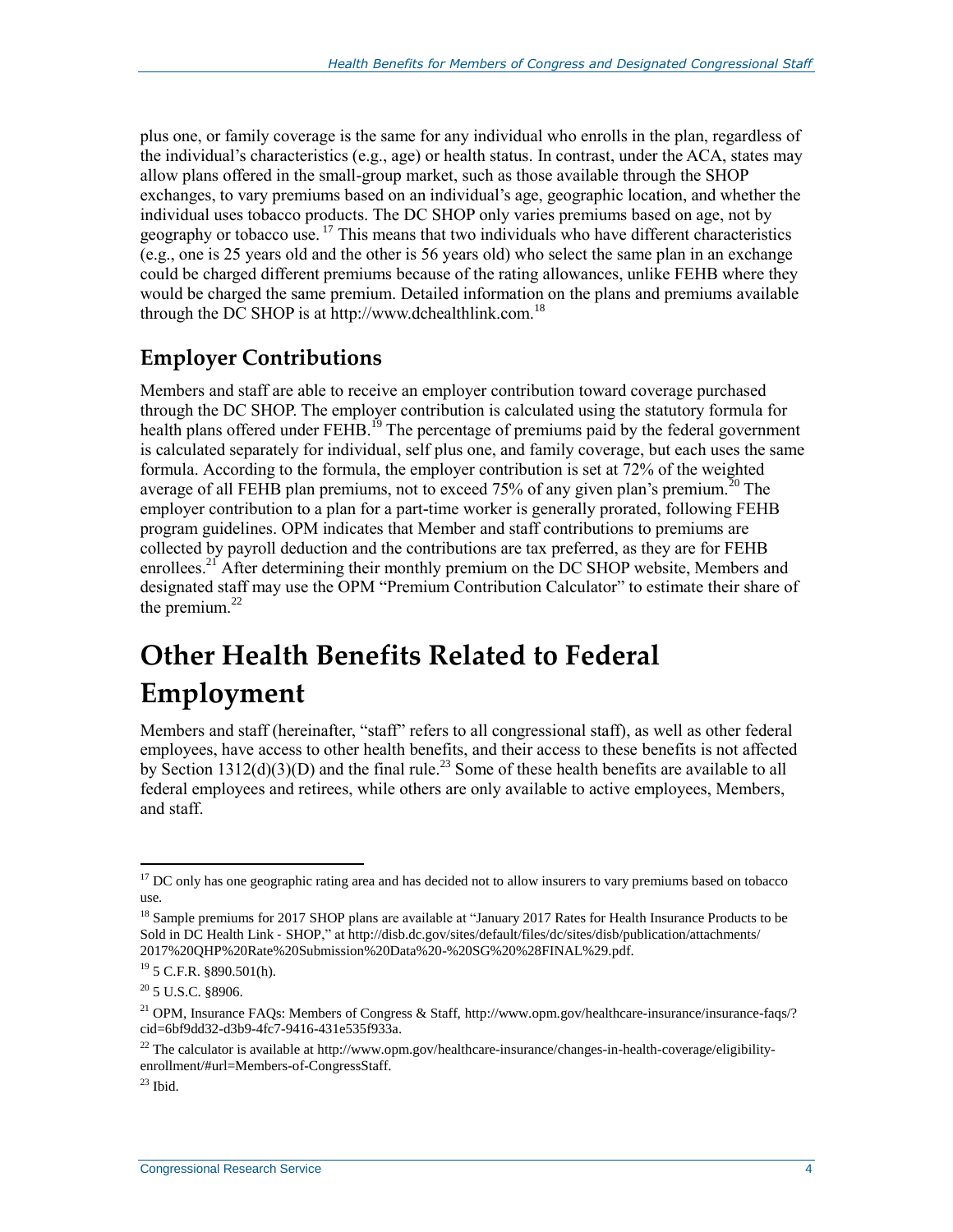#### **Federal Flexible Spending Account Program**

OPM administers a Flexible Spending Account (FSA) program, FSAFEDS. Active federal employees eligible for FEHB (including current Members and staff eligible for SHOP coverage) are also eligible to participate in FSAFEDS, whether enrolled in FEHB or not. There are three types of FSAs:

- 1. the Health Care Flexible Spending Account (HCFSA), which reimburses eligible health care expenses that are not covered or reimbursed by other insurance coverage, including copayments, over-the-counter drugs, eyeglasses, dental care, hearing aids, and infertility treatments;
- 2. the Dependent Care Flexible Spending Account (DCFSA), which reimburses eligible non-medical child day care and elder care expenses;
- 3. the Limited Expense HCFSA (LEX HCFSA), which is for those enrolled in a high-deductible health plan (HDHP) with a Health Savings Account, and it reimburses only eligible dental and vision expenses that are not covered or reimbursed by other insurance coverage.
- 4. The accounts are funded by the employee from pre-tax salary dollars, with no government contribution. Participants may carryover a limited amount of unspent funds into the following year when re-enrolling in a HCFSA or LEX HCFSA. The DCFSA does not allow carryover, but there is a grace period through March 15 of the following year to incur for expenses against the prior year's account. During the annual FEHB open season, employees may change the amount to set aside in the upcoming year or may choose not to deposit money in their  $FSA.<sup>24</sup>$ Details about the allowed amounts to deposit in a calendar year and to carry over to the next year are available at https://www.fsafeds.com/.

### **Federal Employees Dental and Vision Insurance Program**

Dental and vision benefits are available to active federal employees and retirees (including current and retired Members and staff) through the Federal Employees Dental and Vision Insurance Program (FEDVIP) administered by OPM. FEDVIP enrollees are not required to enroll in FEHB. Enrollees are responsible for 100% of the premiums, and employees' salary contributions are paid with pre-tax dollars. To continue or obtain FEDVIP coverage in retirement, an employee does not have to participate in FEDVIP prior to retirement.

For dental coverage, enrollees have a choice of several nationwide and regional plans covering a variety of preventive and major services, as well as orthodontics for dependents under the age of 19.<sup>25</sup> For vision coverage, enrollees can choose from several nationwide vision plans that cover routine eye exams and glasses or contact lenses. Plans vary in the other types of services they cover, such as discounts on Lasik surgery.<sup>26</sup>

<sup>24</sup> OPM, *Flexible Spending Accounts (FSAFEDS) FastFacts*, http://www.opm.gov/insure/fastfacts/fsafeds.pdf.

<sup>25</sup> OPM, *FastFacts for Dental Insurance*, http://www.opm.gov/insure/fastfacts/dental.pdf.

<sup>26</sup> OPM, *FastFacts for Vision Insurance*, http://www.opm.gov/healthcare-insurance/fastfacts/vision.pdf.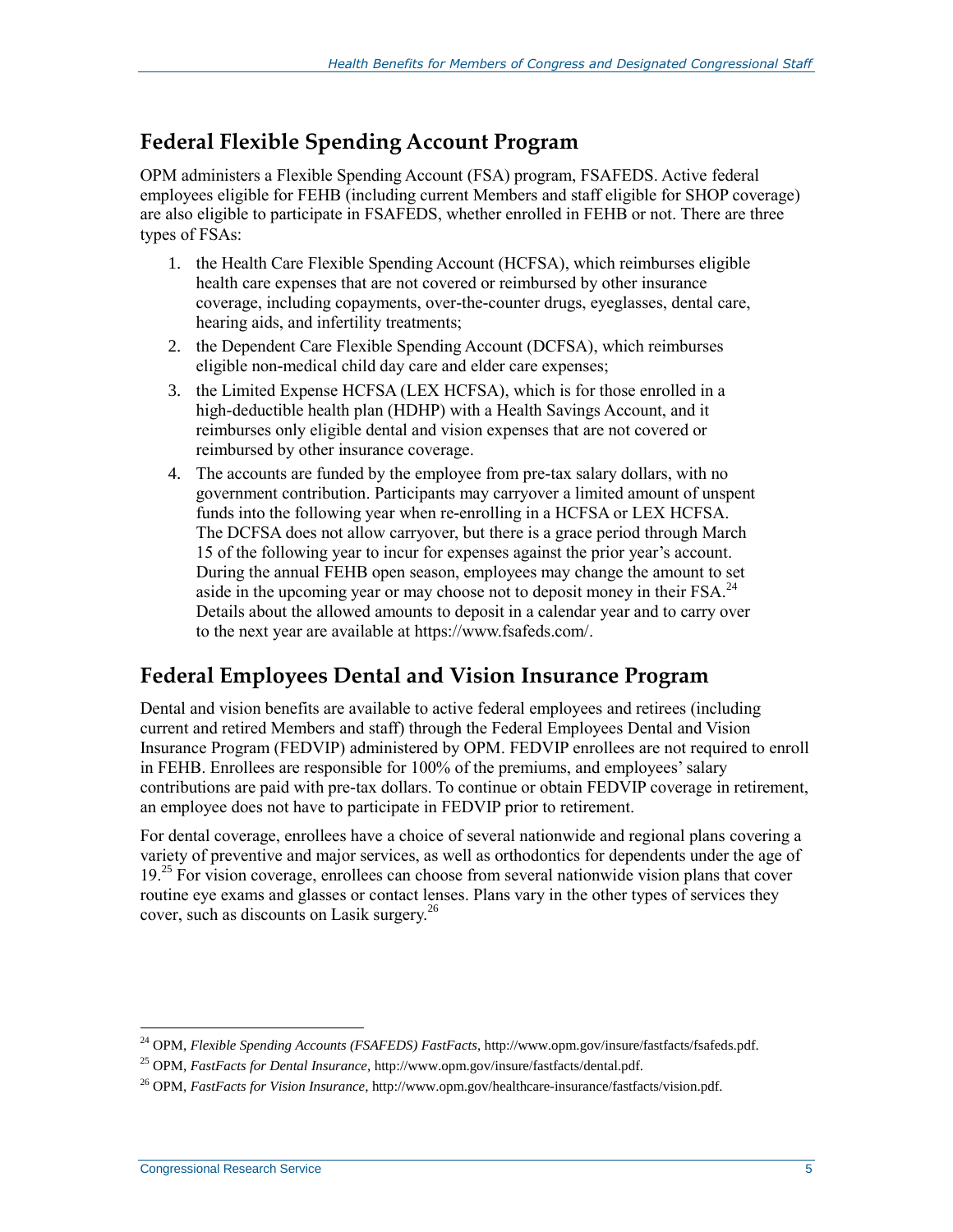#### **Federal Long Term Care Insurance Program**

Federal employees and retirees (including current and retired Members and staff) are eligible to apply for long-term care coverage through the Federal Long Term Care Insurance Program (FLTCIP), administered by OPM. Long-term care includes services and assistance for those who can no longer perform activities of daily living, such as bathing and dressing, due to chronic illness, injury, disability, or aging. Most health insurance plans do not include coverage for longterm care services. To apply for coverage under FLTCIP, employees must answer questions about their medical history. Some medical conditions will prevent employees from being approved for coverage. Premiums for FLTCIP may be deducted from an individual's salary or annuity, but they are not pre-tax contributions, and employees pay 100% of the premiums.

## **Other Health Benefits for Current Members of Congress**

### **Office of the Attending Physician**

Current Members are eligible to receive limited services from the Office of the Attending Physician in the U.S. Capitol for an annual fee. Services include routine exams, consultations, and certain diagnostic tests. The office does not provide vision or dental care, and prescriptions can be written but not dispensed.<sup>27</sup>

### **Military Treatment Facilities**

Current Members are also authorized to receive medical and emergency dental care at military treatment facilities. There is no charge for outpatient care if it is provided in the National Capital Region.<sup>28</sup> For inpatient care, Members are billed at full reimbursement based on rates set by the Department of Defense. Outside the National Capital Region, charges are at full reimbursement rates for both inpatient and outpatient care provided to current Members of Congress. Members pay out of pocket for expenses not covered by insurance. Dependents and former Members are not eligible for care at military treatment facilities.<sup>29</sup>

### **Medicare**

Medicare is the nation's health insurance program for individuals aged 65 and over and certain people with disabilities. Medicare consists of four distinct parts: Part A, or Hospital Insurance (HI); Part B, or Supplementary Medical Insurance (SMI); Part C, or Medicare Advantage (MA); and Part D, the prescription drug benefit.<sup>30</sup> Workers, including all federal employees, Members, and congressional staff, must pay a tax on their wages for Medicare Part A.<sup>31</sup> Participation in Part

<sup>27</sup> For background information on the Office of the Attending Physician, see CRS Report RL33220, *Support Offices in the House of Representatives: Roles and* 

*Authorities*http://appdev24.crsdnet.lctl.gov:82/Reports/RL33220.

 $^{28}$  The National Capital Region includes Washington, DC and nearby jurisdictions in Maryland and Virginia.

<sup>29</sup> 32 C.F.R. §728.77.

<sup>30</sup> For more detail on Medicare eligibility and benefits, see CRS Report R40425, *Medicare Primer*.

<sup>31</sup> Internal Revenue Service, *Topic 751 - Social Security and Medicare Withholding Rates*, https://www.irs.gov/ (continued...)